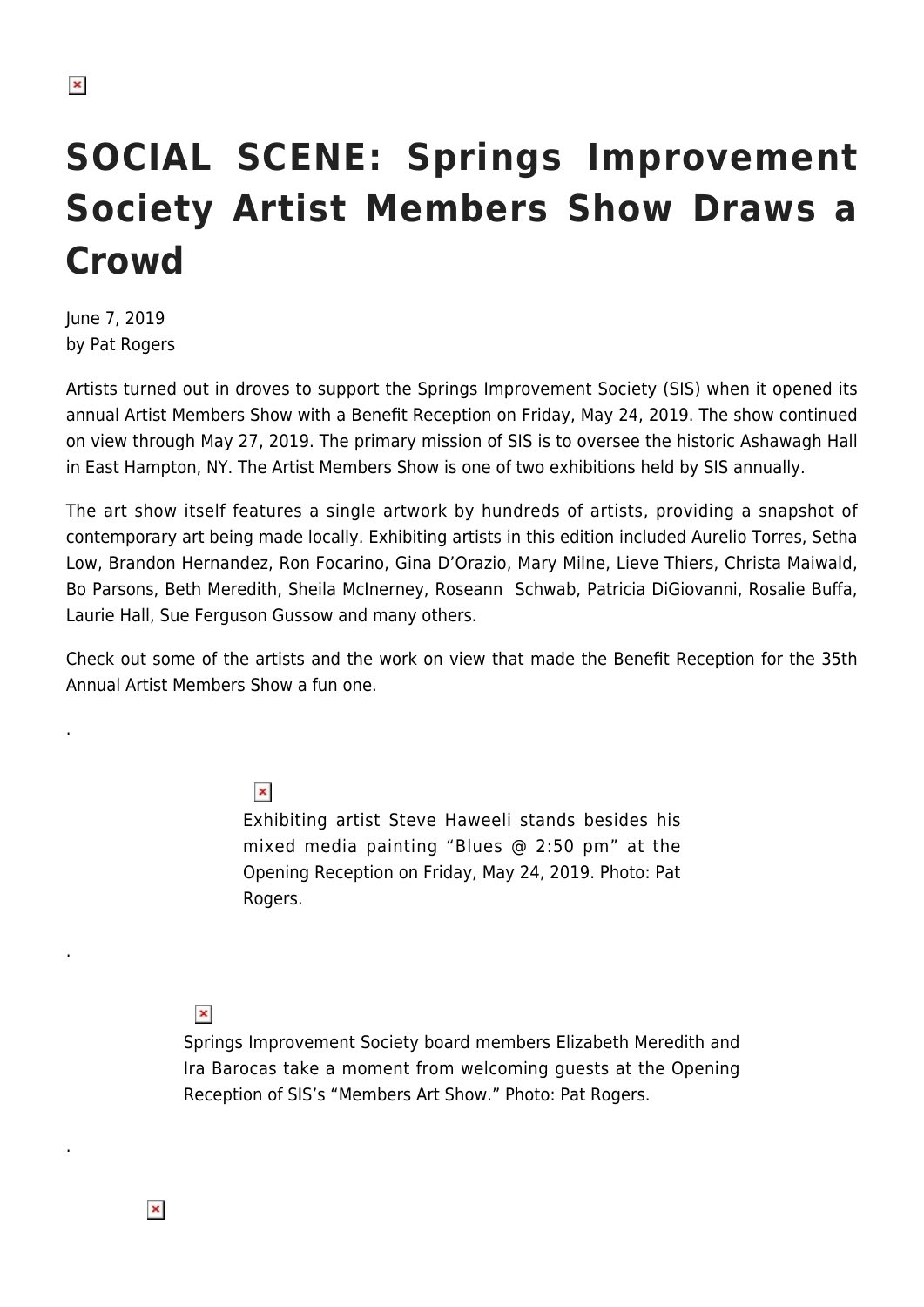Springs Improvement Society opened its annual Artist Members Exhibition Reception on May 24, 2019 to support the mission of SIS. Photo: Pat Rogers.

> $\pmb{\times}$ "Azur" by Lieve Thiers, Acrylic on canvas, and "Spiral Cupcakes (for Robert Smithson)" by Christa Maiwald, digital photography. Photo: Pat Rogers.

## $\pmb{\times}$

Exhibiting artist Michael Cardacino explains the finer points of his sculpture "Emptiness of Shark" to Terry Ross. The artwork is 3D printed, metabolized and polished. Photo: Pat Rogers.

# $\pmb{\times}$

.

.

.

.

.

.

Exhibiting artist Gerry Giliberti and artist Camille Perrottet enjoy the Reception. Photo: Pat Rogers.

#### $\pmb{\times}$

"Spume" by Marcia Previtti. Mixed media. Photo: Pat Rogers.

### $\pmb{\times}$

Artists Lutha Leahy-Miller and Peter Gumpel stands besides their artwork. Top: "Lü†hårt – Oceania 41919" by Leahy-Miller. Ink, brush and pen on paper. Bottom: Gumpel's watercolor, "Smile." Photo: Pat Rogers.

Springs Improvement Society opened its annual Artist Members Exhibition